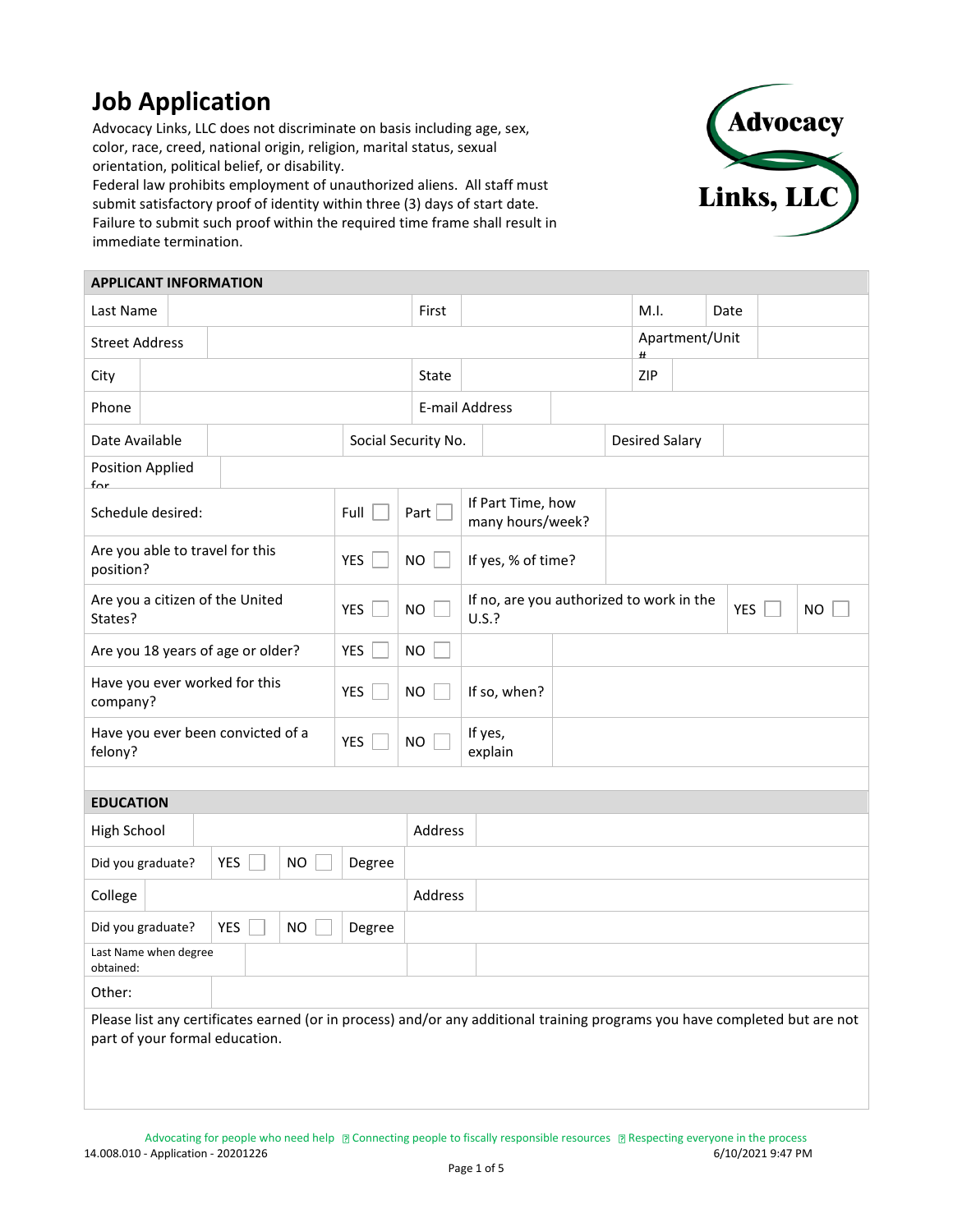| <b>REFERENCES</b>                                                                                                                                                                                                            |  |              |  |  |  |  |
|------------------------------------------------------------------------------------------------------------------------------------------------------------------------------------------------------------------------------|--|--------------|--|--|--|--|
| Please list three personal professional references, other than the employment contacts listed on the following page, that<br>can provide information regarding your strengths, weaknesses, work ethic, accomplishments, etc. |  |              |  |  |  |  |
| <b>Full Name</b>                                                                                                                                                                                                             |  | Relationship |  |  |  |  |
| Company                                                                                                                                                                                                                      |  | Phone        |  |  |  |  |
| Address                                                                                                                                                                                                                      |  |              |  |  |  |  |
| <b>Email Address</b>                                                                                                                                                                                                         |  |              |  |  |  |  |
|                                                                                                                                                                                                                              |  |              |  |  |  |  |
| <b>Full Name</b>                                                                                                                                                                                                             |  | Relationship |  |  |  |  |
| Company                                                                                                                                                                                                                      |  | Phone        |  |  |  |  |
| Address                                                                                                                                                                                                                      |  |              |  |  |  |  |
| <b>Email Address</b>                                                                                                                                                                                                         |  |              |  |  |  |  |
|                                                                                                                                                                                                                              |  |              |  |  |  |  |
| <b>Full Name</b>                                                                                                                                                                                                             |  | Relationship |  |  |  |  |
| Company                                                                                                                                                                                                                      |  | Phone        |  |  |  |  |
| Address                                                                                                                                                                                                                      |  |              |  |  |  |  |
| <b>Email Address</b>                                                                                                                                                                                                         |  |              |  |  |  |  |

## **PROFESSIONAL AFFILIATIONS TO WHICH YOU BELONG (BUT PLEASE REFRAIN FROM DESIGNATING THOSE WHICH INDICATE AGE, SEX, COLOR, RACE, CREED, NATIONAL ORIGIN, MARITAL STATUS, SEXUAL ORIENTATION, POLITICAL BELIEF, OR DISABILITY):**

**PLEASE SUMMARIZE YOUR WORKING EXPERIENCE WITH PEOPLE WHO HAVE INTELLECTUAL/DEVELOPMENTAL DISABILITIES, INCLUDING THE NUMBER OF YEARS OF EXPERIENCE.**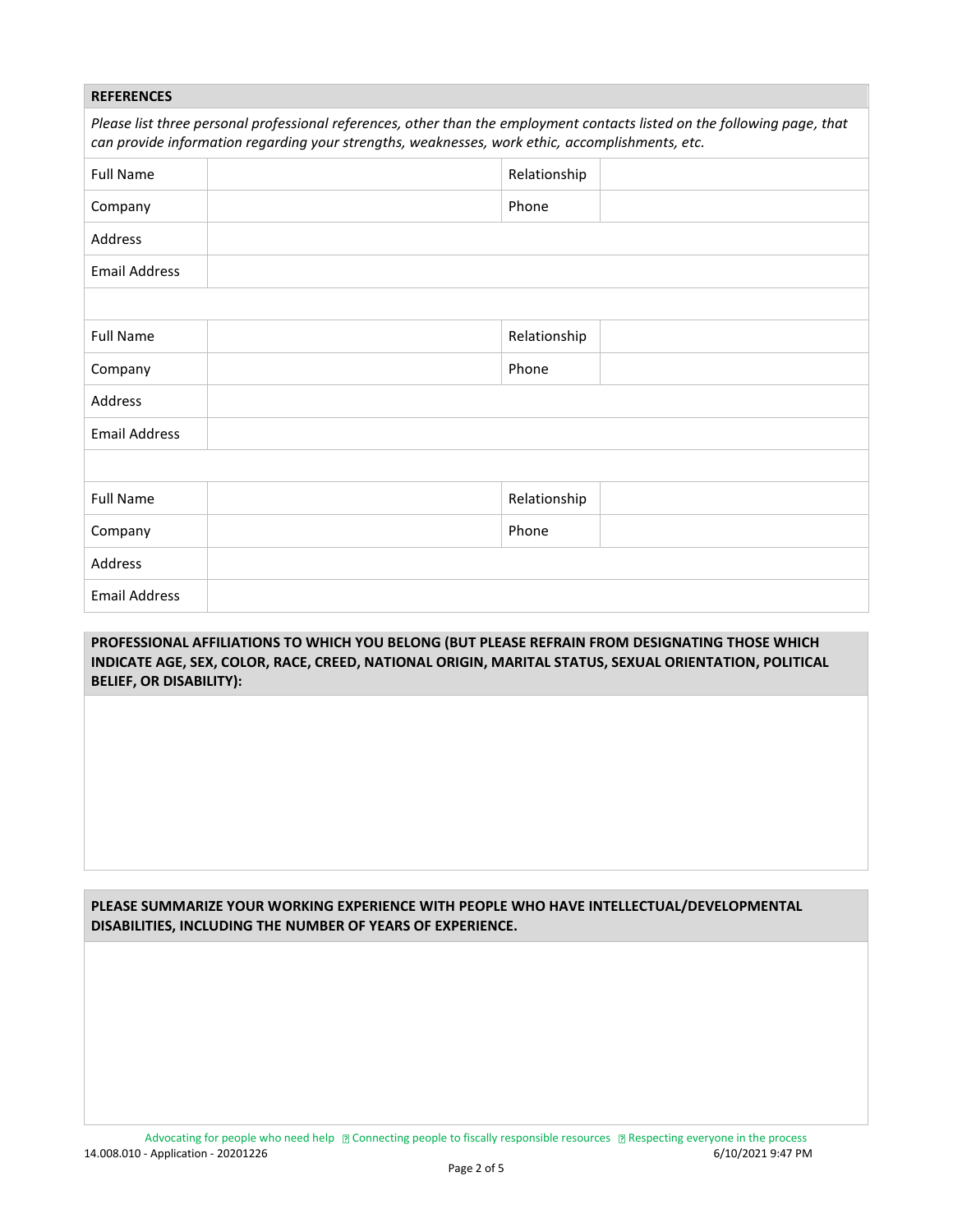| <b>PREVIOUS EMPLOYMENT</b>                                                               |    |                                                              |                                  |                            |                                                                                                                                   |  |  |  |
|------------------------------------------------------------------------------------------|----|--------------------------------------------------------------|----------------------------------|----------------------------|-----------------------------------------------------------------------------------------------------------------------------------|--|--|--|
|                                                                                          |    | Complete information completely without referring to resume. |                                  |                            | Please list most current or most recent first and include 7 years of work related internships, military, and volunteer positions. |  |  |  |
| Company                                                                                  |    |                                                              | Phone                            |                            |                                                                                                                                   |  |  |  |
| Address                                                                                  |    |                                                              | Supervisor                       |                            |                                                                                                                                   |  |  |  |
| Job Title                                                                                |    |                                                              | \$                               | <b>Ending Salary</b><br>\$ |                                                                                                                                   |  |  |  |
| Responsibilities                                                                         |    |                                                              |                                  |                            |                                                                                                                                   |  |  |  |
| From                                                                                     | To | Reason for Leaving                                           |                                  |                            |                                                                                                                                   |  |  |  |
| May we contact your previous supervisor for a<br>YES<br><b>NO</b><br>reference?          |    |                                                              |                                  |                            |                                                                                                                                   |  |  |  |
|                                                                                          |    |                                                              |                                  |                            |                                                                                                                                   |  |  |  |
| Company                                                                                  |    |                                                              | Phone                            |                            |                                                                                                                                   |  |  |  |
| Address                                                                                  |    |                                                              | Supervisor                       |                            |                                                                                                                                   |  |  |  |
| Job Title                                                                                |    |                                                              | \$                               | <b>Ending Salary</b><br>\$ |                                                                                                                                   |  |  |  |
| Responsibilities                                                                         |    |                                                              |                                  |                            |                                                                                                                                   |  |  |  |
| From                                                                                     | To | Reason for Leaving                                           |                                  |                            |                                                                                                                                   |  |  |  |
| May we contact your previous supervisor for a<br><b>YES</b><br><b>NO</b><br>reference?   |    |                                                              |                                  |                            |                                                                                                                                   |  |  |  |
|                                                                                          |    |                                                              |                                  |                            |                                                                                                                                   |  |  |  |
| Company                                                                                  |    |                                                              | Phone                            |                            |                                                                                                                                   |  |  |  |
| Address                                                                                  |    |                                                              | Supervisor                       |                            |                                                                                                                                   |  |  |  |
| Job Title                                                                                |    |                                                              | \$<br>\$<br><b>Ending Salary</b> |                            |                                                                                                                                   |  |  |  |
| Responsibilities                                                                         |    |                                                              |                                  |                            |                                                                                                                                   |  |  |  |
| From                                                                                     | To | Reason for Leaving                                           |                                  |                            |                                                                                                                                   |  |  |  |
| May we contact your previous supervisor for a<br><b>YES</b><br>$NO$ $\Box$<br>reference? |    |                                                              |                                  |                            |                                                                                                                                   |  |  |  |
| <b>MILITARY SERVICE</b>                                                                  |    |                                                              |                                  |                            |                                                                                                                                   |  |  |  |
| <b>Branch</b>                                                                            |    |                                                              |                                  |                            | From<br>To                                                                                                                        |  |  |  |
| Rank at Discharge                                                                        |    |                                                              |                                  | Type of Discharge          |                                                                                                                                   |  |  |  |
| If other than honorable,<br>explain                                                      |    |                                                              |                                  |                            |                                                                                                                                   |  |  |  |